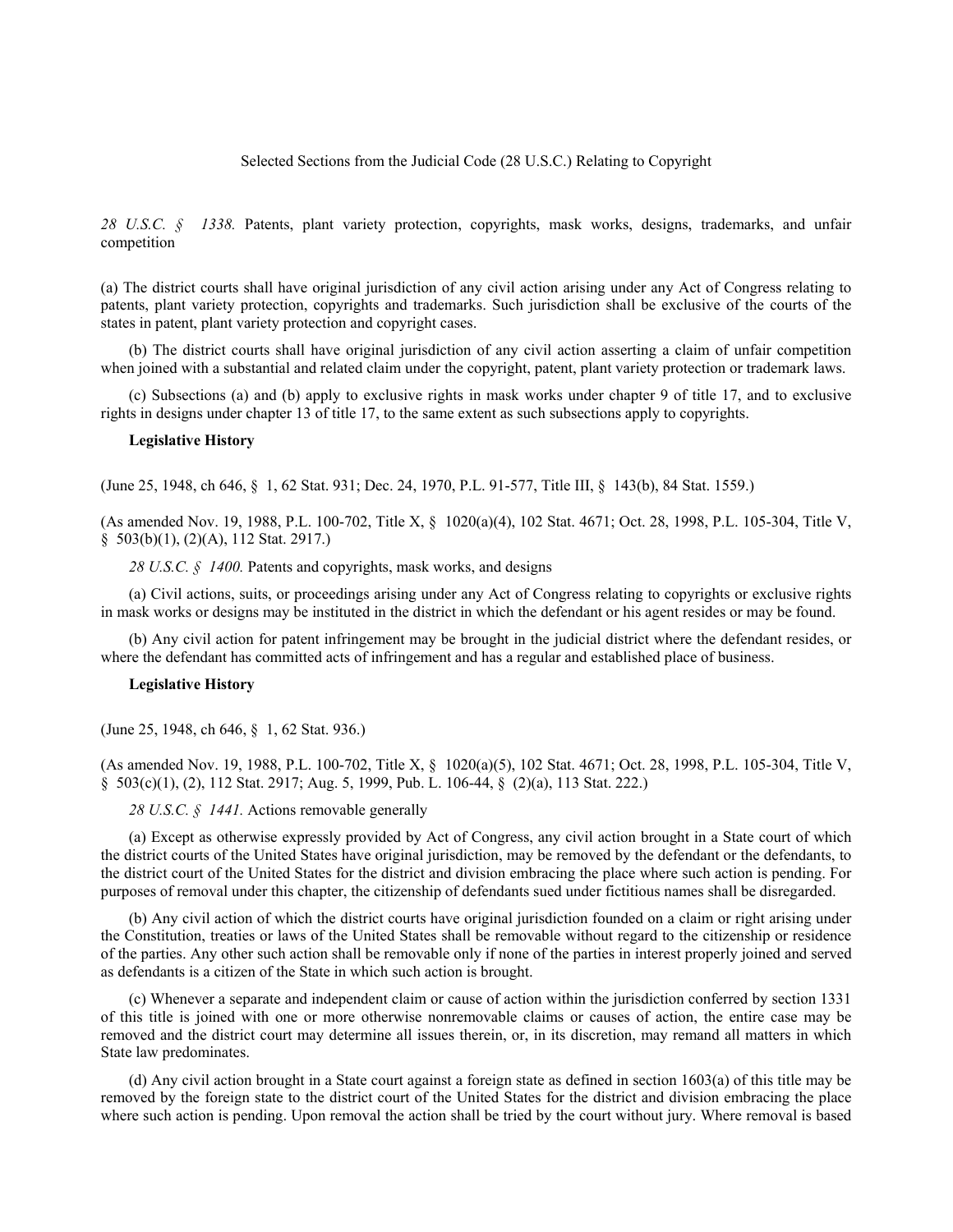upon this subsection, the time limitations of section 1446(b) of this chapter may be enlarged at any time for cause shown.

(e) The court to which such civil action is removed is not precluded from hearing and determining any claim in such civil action because the State court from which such civil action is removed did not have jurisdiction over that claim.

### **Legislative History**

(June 25, 1948, ch 646, § 1, 62 Stat. 937; Oct. 21, 1976, P.L. 94-583, § 6, 90 Stat. 2898; June 19, 1986, P.L. 99-336, § 3(a), 100 Stat. 637.)

(As amended Nov. 19, 1988, P.L. 100-702, Title X, § 1016(a), 102 Stat. 4669 Dec. 1, 1990, P.L. 101-650, Title III, § 312, 104 Stat. 5114; Dec. 9, 1991, P.L. 102-198, § 4, 105 Stat. 1623.)

## *28 U.S.C. § 1498.* Patent and copyright cases

(a) Whenever an invention described in and covered by a patent of the United States is used or manufactured by or for the United States without license of the owner thereof or lawful right to use or manufacture the same, the owner's remedy shall be by action against the United States in the United States Court of Federal Claims for the recovery of his reasonable and entire compensation for such use and manufacture. Reasonable and entire compensation shall include the owner's reasonable costs, including reasonable fees for expert witnessses and attorneys, in pursuing th eaction if the owner is an independet inventor, a nonprofit organization, or an entity that had no more than 500 employees at any time during the 5-year period preceding the use or manufacture of the patented invention by or for the United States. Nothwithstanding the preceding sentences, unless the action has been pending for more than 10 years from the time of filing to the time that the owner applies for such costs and fees, reasonable and entire compensation shall not include such coss and fees if the court finds that the position of the United States was substantially justrified of that special circumstances make an award unjust.

For the purposes of this section, the use or manufacture of an invention described in and covered by a patent of the United States by a contractor, a subcontractor, or any person, firm, or corporation for the Government and with the authorization or consent of the Government, shall be construed as use or manufacture for the United States.

The court shall not award compensation under this section if the claim is based on the use or manufacture by or for the United States of any article owned, leased, used by, or in the possession of the United States prior to July 1, 1918.

A Government employee shall have the right to bring suit against the Government under this section except where he was in a position to order, influence, or induce use of the invention by the Government. This section shall not confer a right of action on any patentee or any assignee of such patentee with respect to any invention discovered or invented by a person while in the employment or service of the United States, where the invention was related to the official functions of the employee, in cases in which such functions included research and development, or in the making of which Government time, materials or facilities were used.

(b) Hereafter, whenever the copyright in any work protected under the copyright laws of the United States shall be infringed by the United States, by a corporation owned or controlled by the United States, or by a contractor, subcontractor, or any person, firm, or corporation acting for the Government and with the authorization or consent of the Government, the exclusive action which may be brought for such infringement shall be an action by the copyright owner against the United States in the Court of Federal Claims for the recovery of his reasonable and entire compensation as damages for such infringement, including the minimum statutory damages as set forth in section 504(b) of title 17, United States Code: Provided, That a Government employee shall have a right of action against the Government under this subsection except where he was in a position to order, influence, or induce use of the copyrighted work by the Government: Provided, however, That this subsection shall not confer a right of action on any copyright owner or any assignee of such owner with respect to any copyrighted work prepared by a person while in the employment or service of the United States, where the copyrighted work was prepared as a part of the official functions of the employee, or in the preparation of which Government time, material, or facilities were used: And provided further, That before such action against the United States has been instituted the appropriate corporation owned or controlled by the United States or the head of the appropriate department or agency of the Government, as the case may be, is authorized to enter into an agreement with the copyright owner in full settlement and compromise for the damages accruing to him by reason of such infringement and to settle the claim administratively out of available appropriations.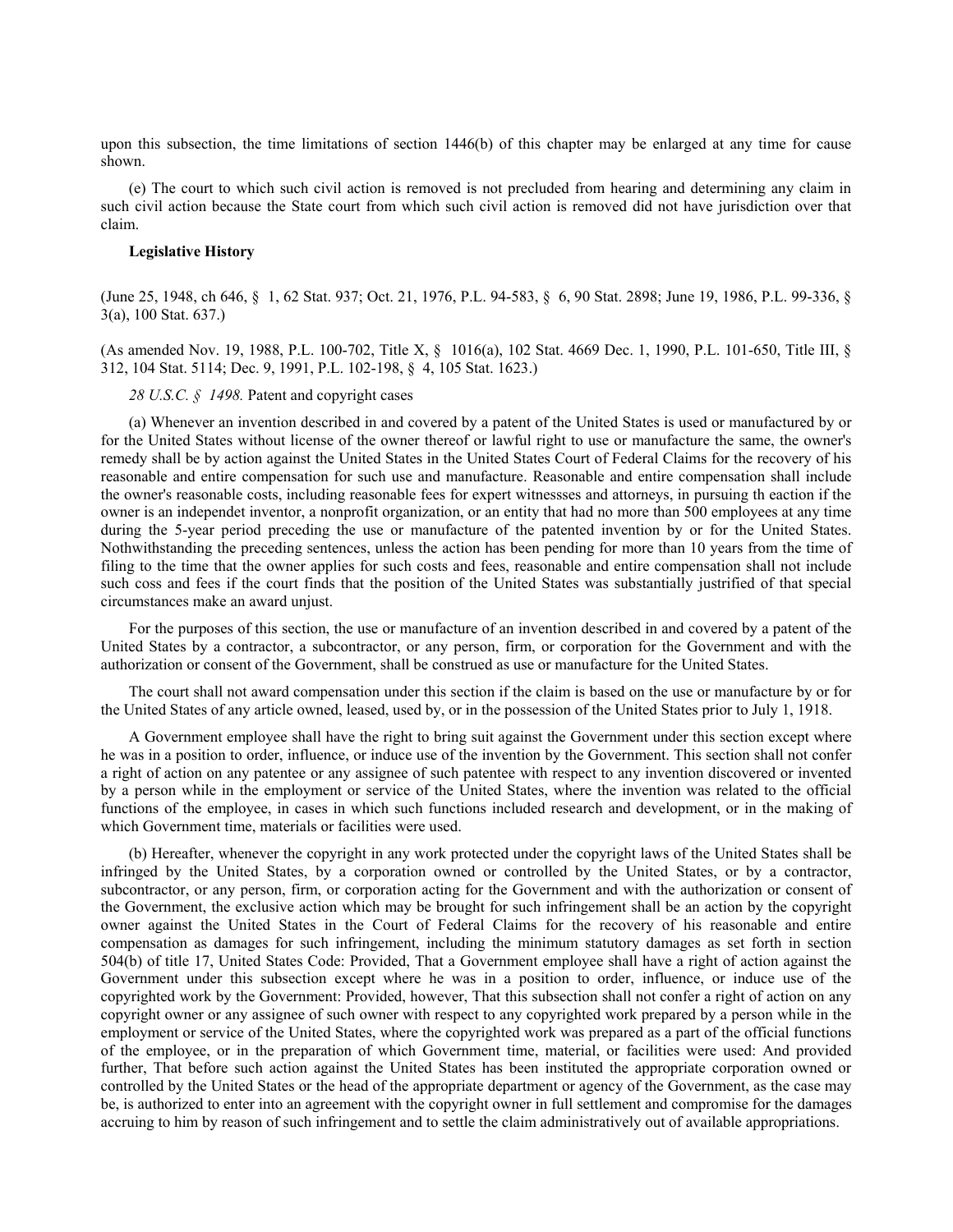Except as otherwise provided by law, no recovery shall be had for any infringement of a copyright covered by this subsection committed more than three years prior to the filing of the complaint or counterclaim for infringement in the action, except that the period between the date of receipt of a written claim for compensation by the Department or agency of the Government or corporation owned or controlled by the United States, as the case may be, having authority to settle such claim and the date of mailing by the Government of a notice to the claimant that his claim has been denied shall not be counted as a part of the three years, unless suit is brought before the last-mentioned date.

(c) The provisions of this section shall not apply to any claim arising in a foreign country.

(d) Hereafter, whenever a plant variety protected by a certificate of plant variety protection under the laws of the United States shall be infringed by the United States, by a corporation owned or controlled by the United States, or by a contractor, subcontractor, or any person, firm, or corporation acting for the Government and with the authorization and consent of the Government, the exclusive remedy of the owner of such certificate shall be by action against the United States in the Court of Federal Claims for the recovery of his reasonable and entire compensation as damages for such infringement: Provided, That a Government employee shall have a right of action against the Government under this subsection except where he was in a position to order, influence, or induce use of the protected plant variety by the Government: Provided, however, That this subsection shall not confer a right of action on any certificate owner or any assignee of such owner with respect to any protected plant variety made by a person while in the employment or service of the United States, where such variety was prepared as a part of the official functions of the employee, or in the preparation of which Government time, material, or facilities were used: And provided further, That before such action against the United States has been instituted, the appropriate corporation owned or controlled by the United States or the head of the appropriate agency of the Government, as the case may be, is authorized to enter into an agreement with the certificate owner in full settlement and compromise, for the damages accrued to him by reason of such infringement and to settle the claim administratively out of available appropriations.

(e) Subsections (b) and (c) of this section apply to exclusive rights in mask works under chapter 9 of title 17, and to exclusive rights in designs under chapter 13 of title 17, to the same extent as such subsections apply to copyrights.

### **Legislative History**

(June 25, 1948, ch 646, § 1, 62 Stat. 941; May 24, 1949, ch 139, § 87, 63 Stat. 102; Oct. 31, 1951, ch 655, § 50(c), 65 Stat. 727; July 17, 1952, ch 930, 66 Stat. 757; Sept. 8, 1960, P.L. 86-726, § § 1, 4, 74 Stat. 855, 856; Dec. 24, 1970, P.L. 91-577, Title III, § 143(d), 84 Stat. 1559; Oct. 19, 1976, P.L. 94-553, Title I, § 105(c), 90 Stat. 2599; Apr. 2, 1982, P.L. 97-164, Title I, Part A, § 133(d), 96 Stat. 40; Nov. 19, 1988, P.L. 100-702, Title X, § 1020(a)(6), 102 Stat. 4671.)

(As amended Oct. 29, 1992, P.L. 102-572, Title IX, § 902(a), 106 Stat. 4516; Oct. 19, 1996, P.L. 104-308, § 1(a), 110 Stat. 3814; Dec. 16, 1997, P.L. 105-147, § 3, 111 Stat. 2680; Oct. 28, 1998, P.L. 105-304, Title V, § 503(d), 112 Stat. 2917.)

28 U.S.C. § 4001. Assumption of contractual obligations related to transfers of rights in motion pictures

(a) Assumption of obligations.

(1) In the case of a transfer of copyright ownership under United States law in a motion picture (as the terms ''transfer of copyright ownership'' and ''motion picture'' are defined in section 101 of title 17) that is produced subject to 1 or more collective bargaining agreements negotiated under the laws of the United States, if the transfer is executed on or after the effective date of this chapter and is not limited to public performance rights, the transfer instrument shall be deemed to incorporate the assumption agreements applicable to the copyright ownership being transferred that are required by the applicable collective bargaining agreement, and the transferee shall be subject to the obligations under each such assumption agreement to make residual payments and provide related notices, accruing after the effective date of the transfer and applicable to the exploitation of the rights transferred, and any remedies under each such assumption agreement for breach of those obligations, as those obligations and remedies are set forth in the applicable collective bargaining agreement, if --

(A) the transferee knows or has reason to know at the time of the transfer that such collective bargaining agreement was or will be applicable to the motion picture; or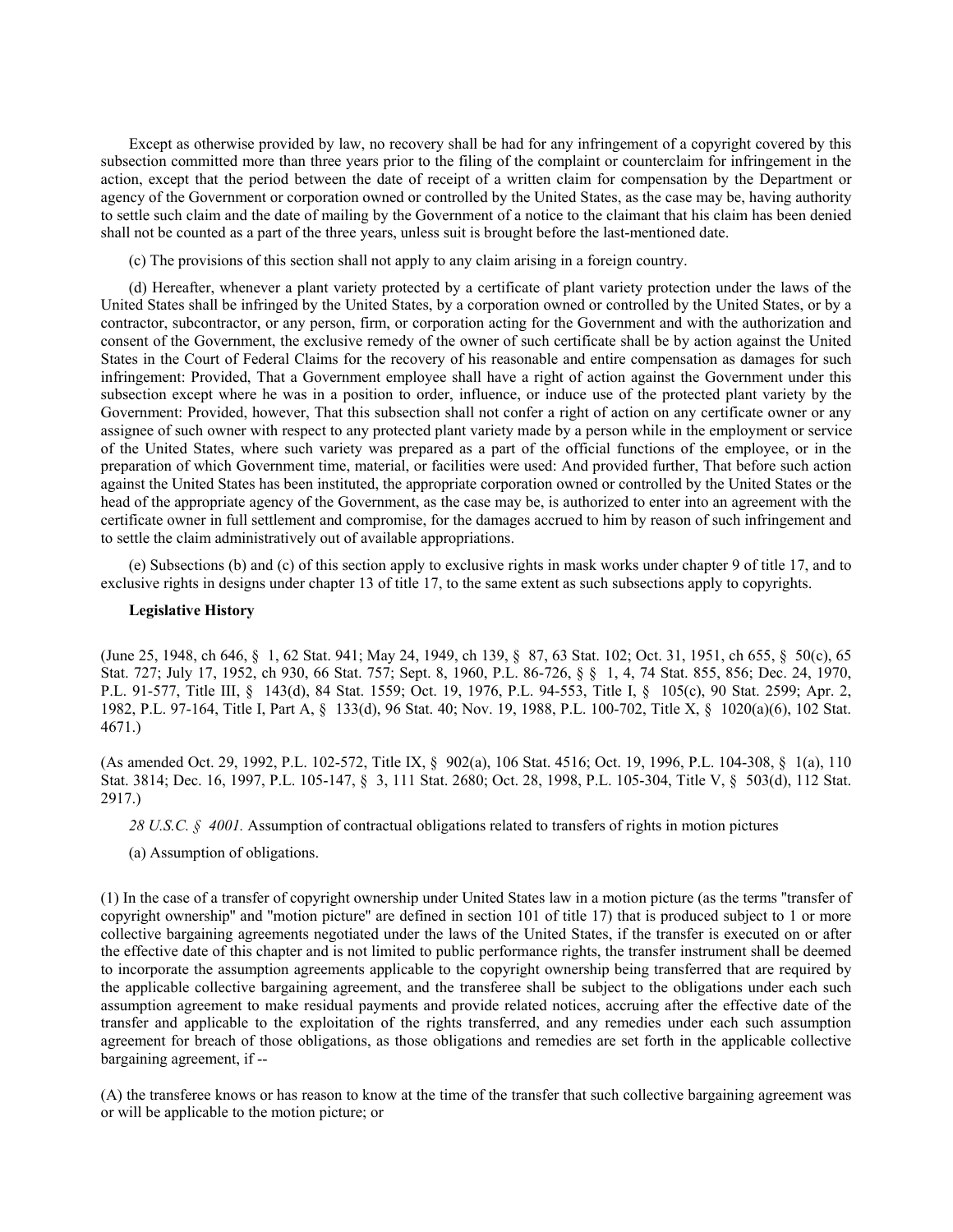(B) in the event of a court order confirming an arbitration award against the transferor under the collective bargaining agreement, the transferor does not have the financial ability to satisfy the award within 90 days after the order is issued.

(2) For purposes of paragraph  $(1)(A)$ , "knows or has reason to know" means any of the following:

(A) Actual knowledge that the collective bargaining agreement was or will be applicable to the motion picture.

(B) (i) Constructive knowledge that the collective bargaining agreement was or will be applicable to the motion picture, arising from recordation of a document pertaining to copyright in the motion picture under section 205 of title 17 or from publication, at a site available to the public on-line that is operated by the relevant union, of information that identifies the motion picture as subject to a collective bargaining agreement with that union, if the site permits commercially reasonable verification of the date on which the information was available for access.

(ii) Clause (i) applies only if the transfer referred to in subsection  $(a)(1)$  occurs --

(I) after the motion picture is completed, or

(II) before the motion picture is completed and --

(aa) within 18 months before the filing of an application for copyright registration for the motion picture under section 408 of title 17, or

(bb) if no such application is filed, within 18 months before the first publication of the motion picture in the United States.

(C) Awareness of other facts and circumstances pertaining to a particular transfer from which it is apparent that the collective bargaining agreement was or will be applicable to the motion picture.

(b) Scope of exclusion of transfers of public performance rights. For purposes of this section, the exclusion under subsection (a) of transfers of copyright ownership in a motion picture that are limited to public performance rights includes transfers to a terrestrial broadcast station, cable system, or programmer to the extent that the station, system, or programmer is functioning as an exhibitor of the motion picture, either by exhibiting the motion picture on its own network, system, service, or station, or by initiating the transmission of an exhibition that is carried on another network, system, service, or station. When a terrestrial broadcast station, cable system, or programmer, or other transferee, is also functioning otherwise as a distributor or as a producer of the motion picture, the public performance exclusion does not affect any obligations imposed on the transferee to the extent that it is engaging in such functions.

(c) Exclusion for grants of security interests. Subsection (a) shall not apply to --

(1) a transfer of copyright ownership consisting solely of a mortgage, hypothecation, or other security interest; or

(2) a subsequent transfer of the copyright ownership secured by the security interest described in paragraph (1) by or under the authority of the secured party, including a transfer through the exercise of the secured party's rights or remedies as a secured party, or by a subsequent transferee.

The exclusion under this subsection shall not affect any rights or remedies under law or contract.

(d) Deferral pending resolution of bona fide dispute. A transferee on which obligations are imposed under subsection (a) by virtue of paragraph (1) of that subsection may elect to defer performance of such obligations that are subject to a bona fide dispute between a union and a prior transferor until that dispute is resolved, except that such deferral shall not stay accrual of any union claims due under an applicable collective bargaining agreement.